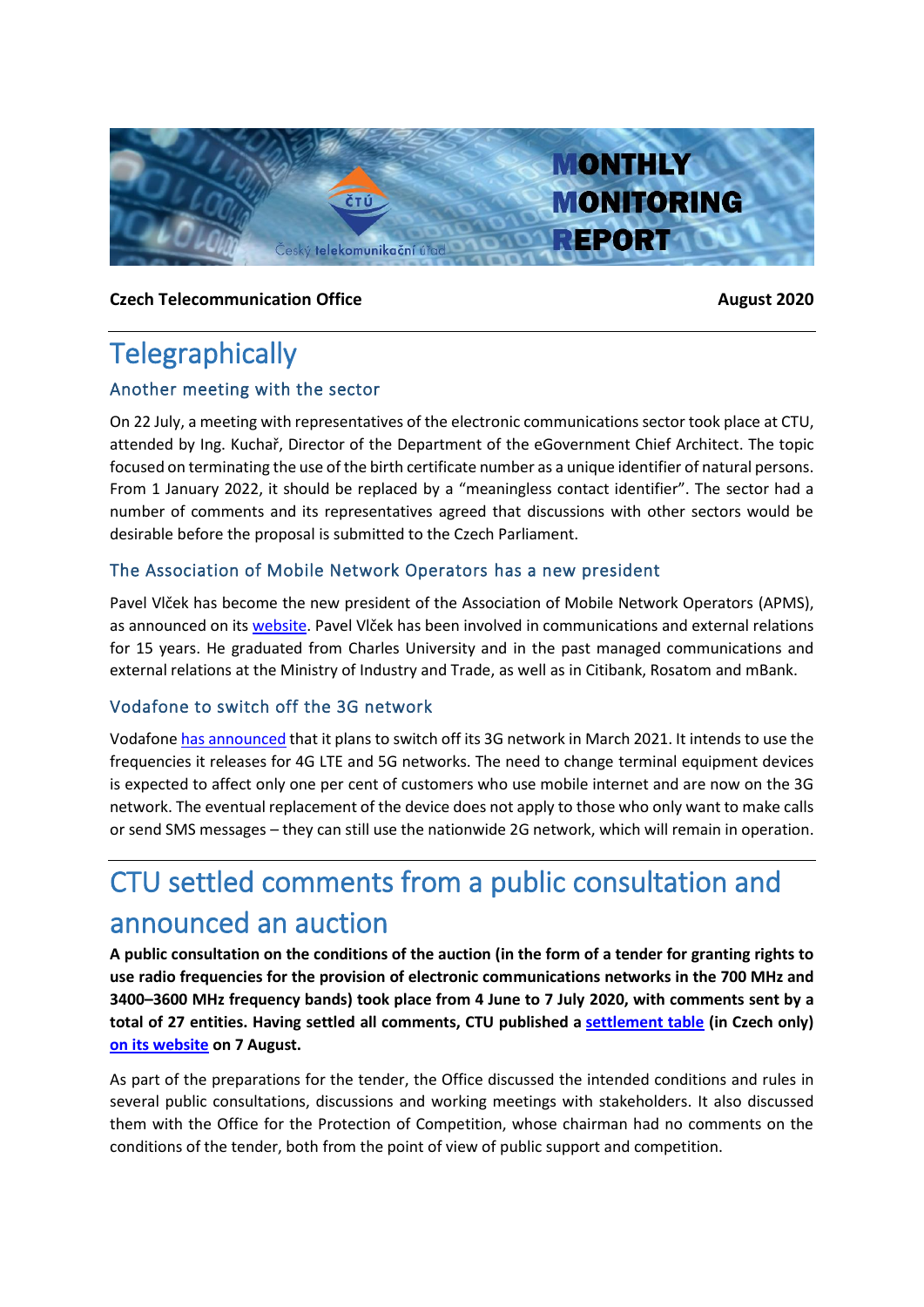As future networks that will use the auctioned frequencies will be part of a critical information infrastructure, security aspects were also discussed with the National Cyber and Information Security Agency (NÚKIB).

On the same date, i.e. 7 August 2020, the Czech Telecommunication Office also [announced](https://www.ctu.eu/announcement-invitation-tender-granting-rights-use-radio-frequencies-provide-electronic) a tender (auction) for frequencies in the 700 MHz and 3400–3600 MHz bands. The announcement, published in Chapter No. 8/2020 of the Telecommunication Bulletin (available on the Office['s website](https://www.ctu.cz/sites/default/files/obsah/ctu/telekomunikacni-vestnik-castka-08/2020/obrazky/tv-2020-08.pdf) and on the [Public Administration Portal\)](https://www.portal.gov.cz/obcan/vestniky/a9qaats/810587795.pdf), also contains the final wording of the conditions.

By setting the final conditions of the tender, CTU primarily monitors the support for competition, the need to ensure the effective use of radio frequencies, and the creation of conditions for technological innovation and the development of future 5th generation networks. The conditions also support the use of 5G solutions within applications in Industry 4.0, as well as future modern communications of crisis and security forces (PPDR communications).

The announcement started the time limit for submitting applications for the tender, which ends on 30 September 2020.

# Market analysis and regulation

Market No. 1 – wholesale call termination services in individual public telephone networks provided at a fixed location, and market No. 2 – wholesale voice call termination services in individual mobile networks

On 13 July 2020, CTU sent draft decisions on the determination or, as the case may be, cancellation of the determination of undertakings with significant market power based on the results of the analyses of relevant markets No. 1 and No. 2 (measures of general nature No. A/1/04.2020-3 and No. A/2/04.2020-4) on the opinion of the Office for the Protection of Competition (hereinafter referred to as the "ÚOHS"). In its opinion delivered to CTU on 16 July 2020, the OPC did not comment on the proposed decisions. Therefore, CTU will now complete the necessary administrative acts to issue the relevant decisions on the determination or, as the case may be, on the cancellation of the determination of undertakings with significant market power in markets No. 1 and No. 2. During July 2020, public consultations on draft price decisions in relevant markets No. 1 and No. 2 also ended. CTU subsequently also sent proposals of these decisions at the end of July and beginning of August 2020 to be commented on by the ÚOHS, which in its opinion of 11 August 2020 had no comments on the draft price decisions in question. After consultation with the OPC, the draft decisions will be notified to the European Commission.

# Changes to contractual conditions and price lists

## Data usage in the EU

Tesco Mobile, BLESKmobil and Mobil.cz changed their price lists due to the fact that as of 1 July 2020, pursuant to Commission Implementing Regulation (EU) No. [2016/2286,](https://eur-lex.europa.eu/legal-content/CS/TXT/PDF/?uri=CELEX:32016R2286&from=CS) the maximum possible surcharge on the price for data usage within the EU is CZK 0.09 per 1 MB.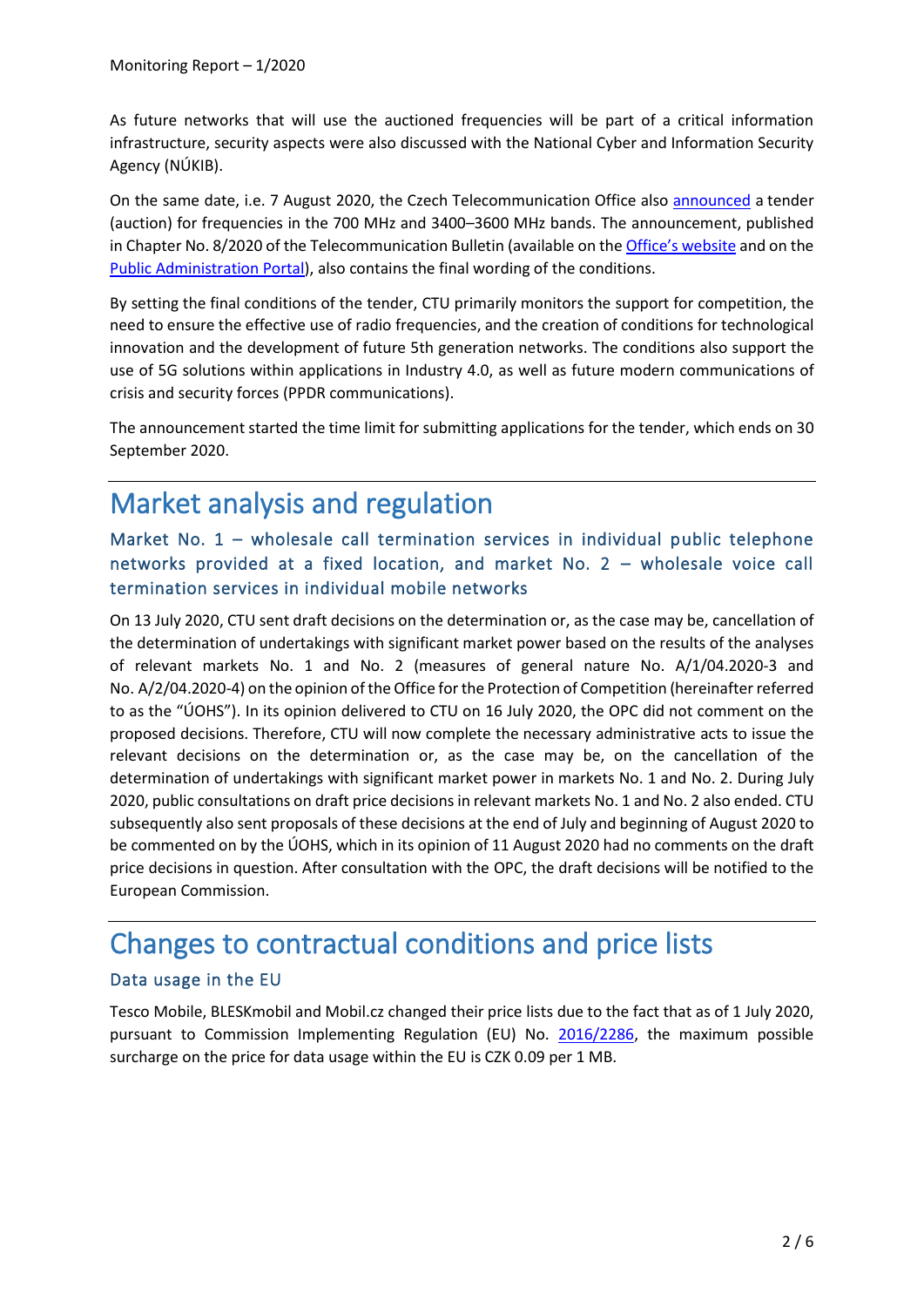## Electronic communications

#### Public consultation on the amendment to General Authorization No. 1

On 17 July 2020, a public consultation on the proposal to amend General Authorization No. VOS/1/XX.2020-Y ended. Comments within the time limit were submitted by five affected entities, namely Česká asociace elektronických komunikací z.s., Vodafone Czech Republic a.s., České Radiokomunikace a.s., Výbor nezávislého ICT průmyslu, z.s. and Český telekomunikační klastr z.s. The results of the public consultation, including the settlement of comments, are published in the discussion section.

# Checked by CTU in July

Compliance with the conditions of General Authorization No. VO-R/12/12.2019-10 for the use of radio frequencies and operation of devices for broadband data transmission in the 2.4 GHz to 71 GHz bands

CTU performed a total of 27 inspections. Defects were found in 23 cases, in particular the effect of harmful interference with priority radiocommunications service stations (meteorological radars) and the use of indoor frequencies outside the building, which were addressed by a call to eliminate the identified deficiencies and will subsequently be addressed in administrative proceedings.

#### Use of radio frequencies without authorization

CTU performed a total of three inspections focused on the use of frequencies without authorization. In all cases, the use of frequencies without individual authorization was detected; the cases were referred for resolution in administrative proceedings.

## Sources of interference with the operation of electronic communications devices and networks, the provision of electronic communications services or the operation of radiocommunications services

In July, CTU closed a total of 118 investigations, of which there were 82 cases of interference with television reception (of which 70 cases were interference with DVB-T2 reception), 8 cases of interference with GSM, UMTS and LTE public mobile communications networks, 17 cases of interference with meteorological radars, 3 cases of interference with satellite reception and 8 cases of interference with various devices (a radio receiver, an amateur service station, a mobile and fixed service converter, a short-range device, etc.). In none of the cases was an LTE base station the source of interference with DTT reception (DVB-T and DVB-T2). The investigation of 70 complaints about poor DVB-T2 reception revealed that in 54 cases the defect was in the viewer's device, and that in 5 cases it was the effect of shading, reflections or reception in an uncovered area; the interference stopped or had a sporadic occurrence in 2 cases. There was a defect in the TV converter in 1 case.

#### Trial operation of LTE base stations in the 800 MHz band

As of 31 July, there were 331 base stations in trial operation, and 16,808 stations in permanent operation. In July, 66 reports of interference were received and the investigation of 82 cases of television interference was closed; BTS LTE in the 800 MHz band was not identified as a source of interference with DTT (DVB-T and DVB-T2) reception in any case. Defects in the television viewers' reception devices were found in 63 cases; the interference stopped or had a sporadic occurrence in 4 cases. In 6 cases it was the effect of shading, reflections or reception in an uncovered area, and in 1 case it was a defect of the TV converter. 8 interference reports were cancelled by their submitters during investigation of the interference.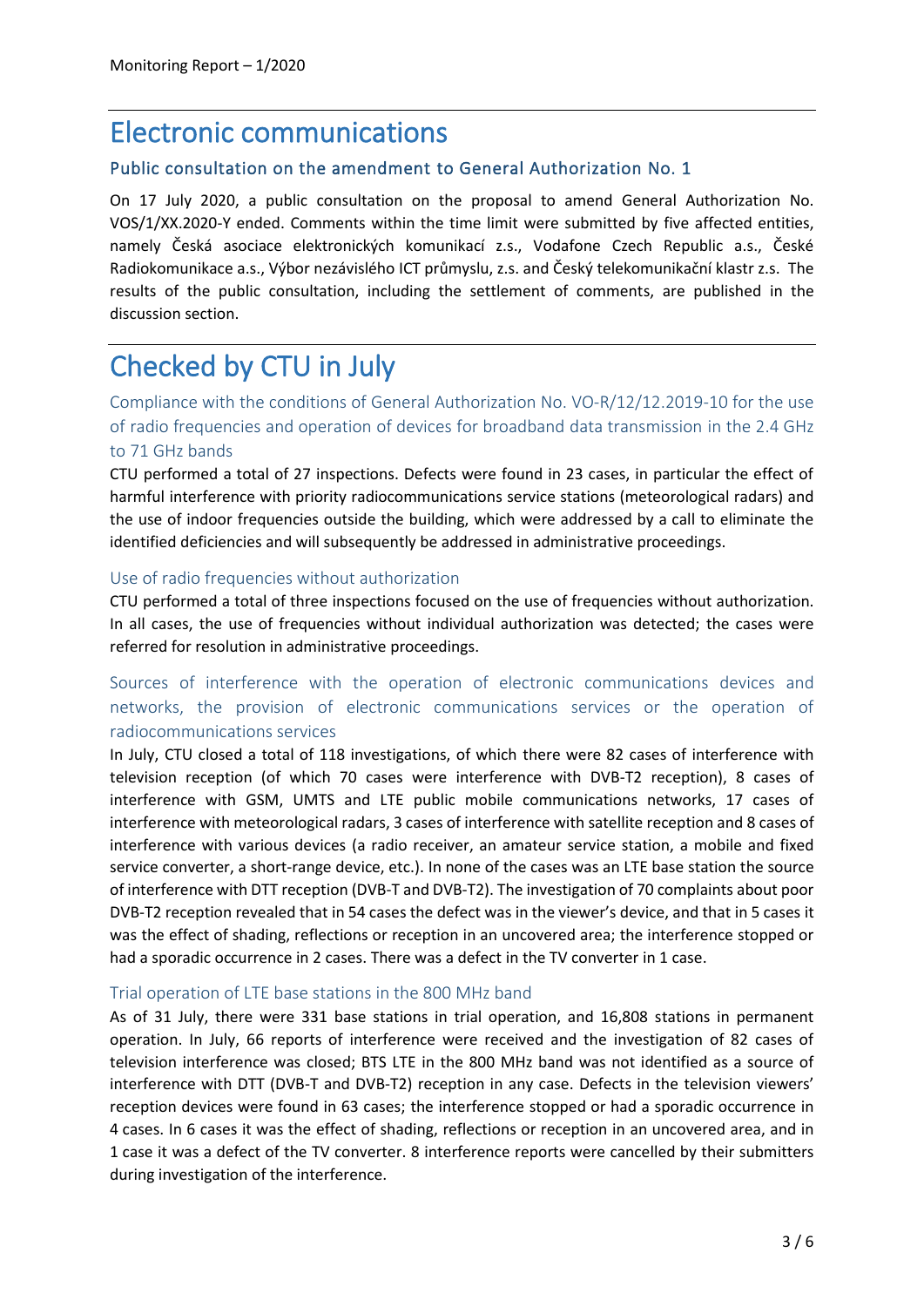# Universal service

### Request for reimbursement of net costs and losses from the provision of special prices

On 23 July 2020, O2 submitted to the Office a request for reimbursement of the net costs for the provision of partial services of the universal service for 2019 in the amount of CZK 25,553,251.35. It also requested compensation for the loss from the provision of special prices for a publicly available telephone service to disabled persons in the same period, in the amount of CZK 67,863,789.28. CTU subsequently initiated two administrative proceedings with O2 to verify the amounts contained in the submitted requests. After the effective decisions were issued, the verified net costs and loss will be covered from the state budget via CTU.

# Unpleasant visits to operators' brick-and-mortar branches

Recently, CTU has often been contacted by consumers who have encountered problematic behaviour from local employees following a visit to one of the operators' brick-and-mortar branches.

The consumers point out that the conditions agreed orally at the brick-and-mortar branch with the operators' sellers often do not correspond to the services actually provided or their prices, but CTU has also received complaints about the rude, indecent, or otherwise unprofessional behaviour of these employees.

With regard to contracts for the provision of electronic communications services concluded at the providers' brick-and-mortar branches, it should be noted that, unlike when concluding a contract remotely (via the Internet or telephone), consumers cannot use a 14-day withdrawal period. Therefore, if the consumer subsequently finds that the actual parameters of the service provided, including the price, differ from what they orally agreed with the operator's seller at the branch, the right of withdrawal cannot be exercised. However, this does not mean that consumers in such cases have no means of protection, although exercising these rights may be relatively complicated, depending on the specific circumstances.

Given that negotiations at branches are usually not recorded in any way, negotiations "face-to-face" may increase the risk of unfair commercial practices by the seller, although disputes over the content of the concluded contract may also occur without unfair intent, due to a misunderstanding. If unfair practices are used, CTU is competent to penalize such prohibited practices at the public-law level and in offence proceedings. It is also authorized, at the private-law level, to decide any disputes as to what conditions have been agreed between the customer and the operator's representative at the branch or, as the case may be, as to the actual content of the contract. However, it should be noted that in both types of proceedings, the facts of the case must always be reliably established using evidence.

In this respect, CTU recommends that consumers do not underestimate negotiations at the providers' branches and prepare for them in advance, especially to clarify what specific requirement they want to visit the provider's branch with and, if the meeting develops into a commercial offer, always carefully consider whether the service (or device) that is offered will actually be used by them, etc. Given the course of oral negotiation that is often difficult to prove, CTU recommends, if possible for consumers, that they ask another person (a family member, friend, roommate, etc.) for assistance for negotiation in order to testify to the consumer's claim in the event of a dispute over the content of the contract or a suspicion that unfair commercial practices have been used.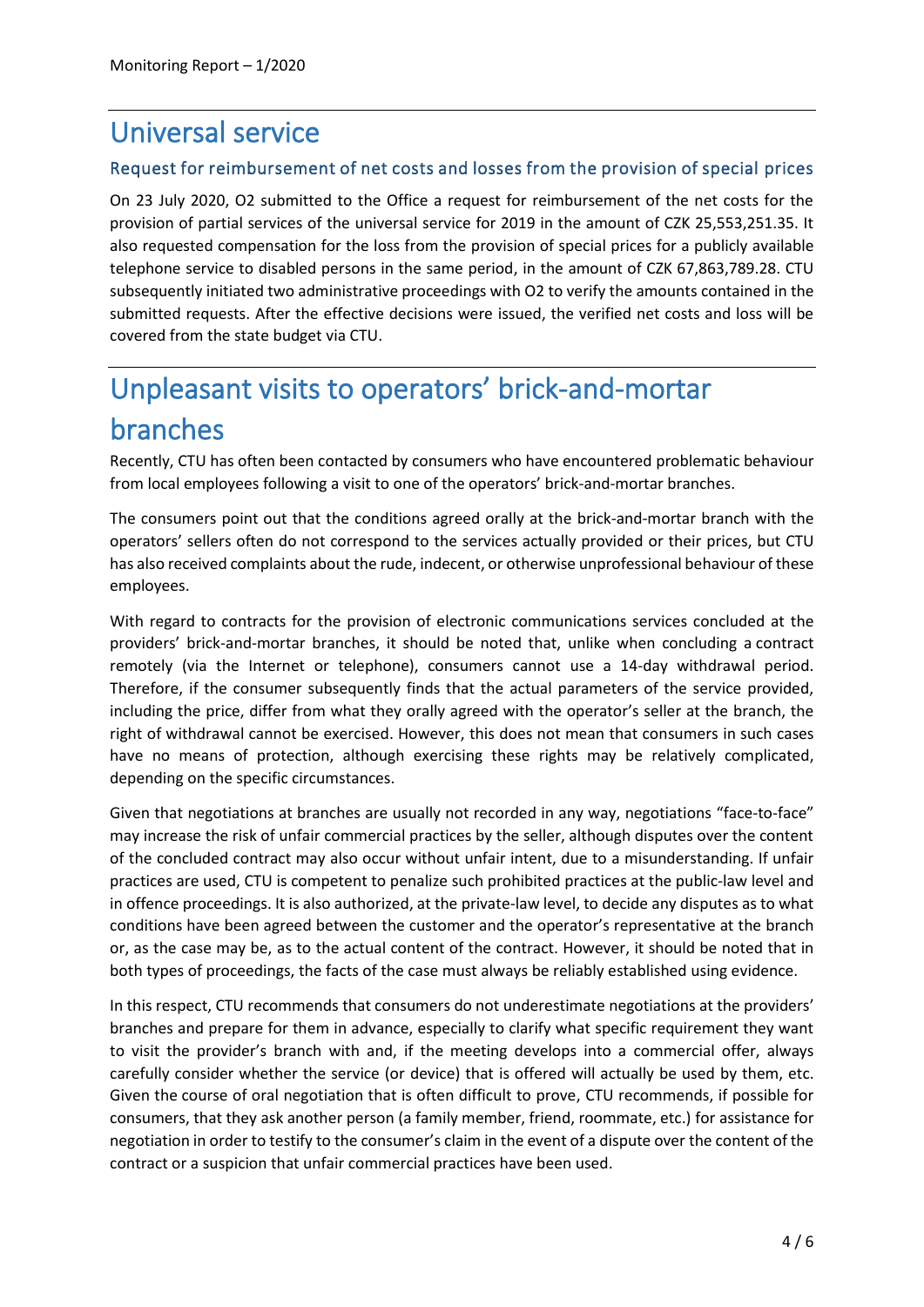In the latter case, if consumers encounter any vulgar or rude behaviour from the sellers at a provider's brick-and-mortar branch, CTU recommends that they complain to the sellers' superiors and, if necessary, lodge such a complaint directly with the provider itself.

# Operators may charge a full penalty for early termination of the contract for companies

In the 2nd quarter of 2020, CTU registered a total of 498 complaints lodged by participants/users, which is a slight decrease compared to the previous period. Of these, 356 were resolved by CTU using the procedure in accordance with the Electronic Communications Act, in 37 cases the Office was not competent to handle them and forwarded them to the competent authority, and 105 complaints were unfounded and no violation of the Act was found in their investigation. This time, a significant part of the complaints concerned corporate customers who prematurely terminated the contract for the provision of a service, mistakenly assuming that the reduction or ban on the imposition of penalties for early termination of the contract, valid from 1 April 2020, applied to all subscribers without distinction.

# Telecommunication regulation in the EU

### European Commission

EC launched public consultation on the [Directive 97/67/ES on postal services](https://eur-lex.europa.eu/legal-content/EN/TXT/PDF/?uri=CELEX:31997L0067&qid=1599550609494&from=CS) to gather information about functioning of postal market, quality of postal services and relevancy of current regulation. The key issues are:

- 1. if this Directive, especially the Universal Service concept, do address current needs of postal sector;
- 2. which strategic goals for the postal sector need to be formulated now and in the future.

The initial Directive was adopted in 1997 and revised in 2008 last time. The results of the consultation will be used in the Report on the Application of the Directive, where also the Commission will propose potential amendment. The consultation will end on 9 November 2020.

On 16 July, EC launched [public consultations](https://ec.europa.eu/digital-single-market/en/news/targeted-consultation-revision-commissions-access-recommendations) on the review of two Recommendations: [Commission](https://eur-lex.europa.eu/legal-content/EN/TXT/PDF/?uri=CELEX:32010H0572&qid=1599554393677&from=CS)  [Recommendation \(2010/572/EU\)](https://eur-lex.europa.eu/legal-content/EN/TXT/PDF/?uri=CELEX:32010H0572&qid=1599554393677&from=CS) on regulated access to Next Generation Access Networks and [Commission Recommendation \(2013/466/EU\)](https://eur-lex.europa.eu/legal-content/EN/TXT/PDF/?uri=CELEX:32013H0466&from=EN) on consistent non-discrimination obligations and costing methodologies to promote competition and enhance the broadband investment environment with the goal to stimulate competition and to improve the conditions for investments in broadband. The Commission's aim is to ensure a consistent application of the access provisions of the Code and help national regulatory authorities (NRAs) and market players address the considerable challenges of regulation, especially in relation to investments and deployment of very high capacity networks (VHCNs). The consultations will end on 7 October 2020.

On 7 July, EC launched [public consultation](https://ec.europa.eu/digital-single-market/en/news/eu-cybersecurity-commission-launches-public-consultation-nis-directive) on th[e Directive \(EU\) 2016/1148](https://eur-lex.europa.eu/legal-content/EN/TXT/PDF/?uri=CELEX:32016L1148&from=CS) concerning measures for a high common level of security of network and information systems across the Union (NIS Directive). This regular review of the Directive shall be conducted until May 2021. EC in its 2020 Work Programme announced the review is conducted until the end of 2020 according to its key political goal and security goals of the EU. The consultation will end on 2 October 2020.